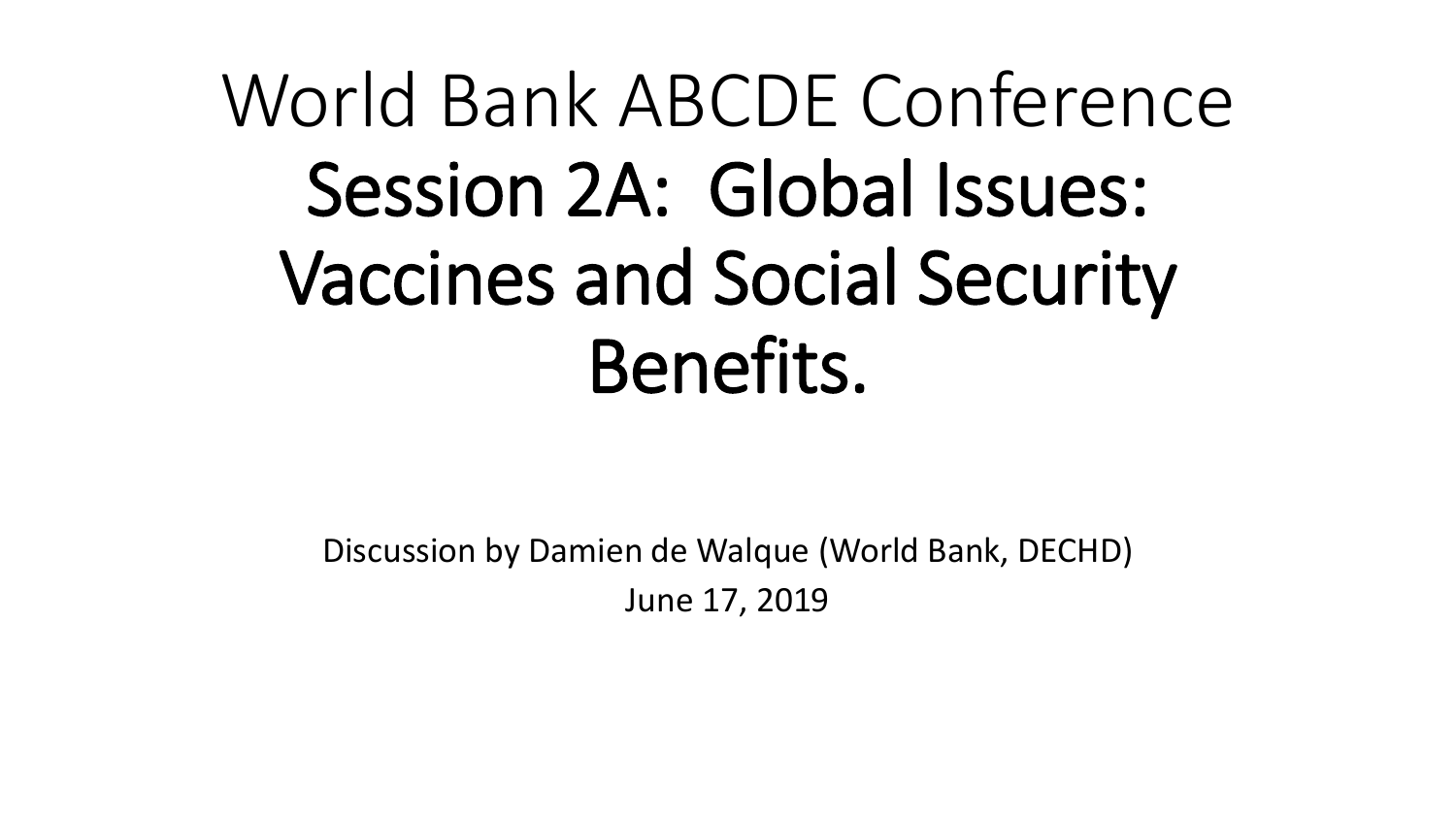### First two papers evaluating impact of GAVI, the Vaccine Alliance

- Similar strategies: cross-country analyses using difference-in- difference approach
- Similar results:
- Jaupart and Dipple: positive impacts of GAVI on vaccination rates translating in lower infant and child mortality.
- Maruta and Afoakwah: reductions in neonatal, infant and child mortality, no impacts on stunting
	- *But why not looking first at impacts on vaccination ???*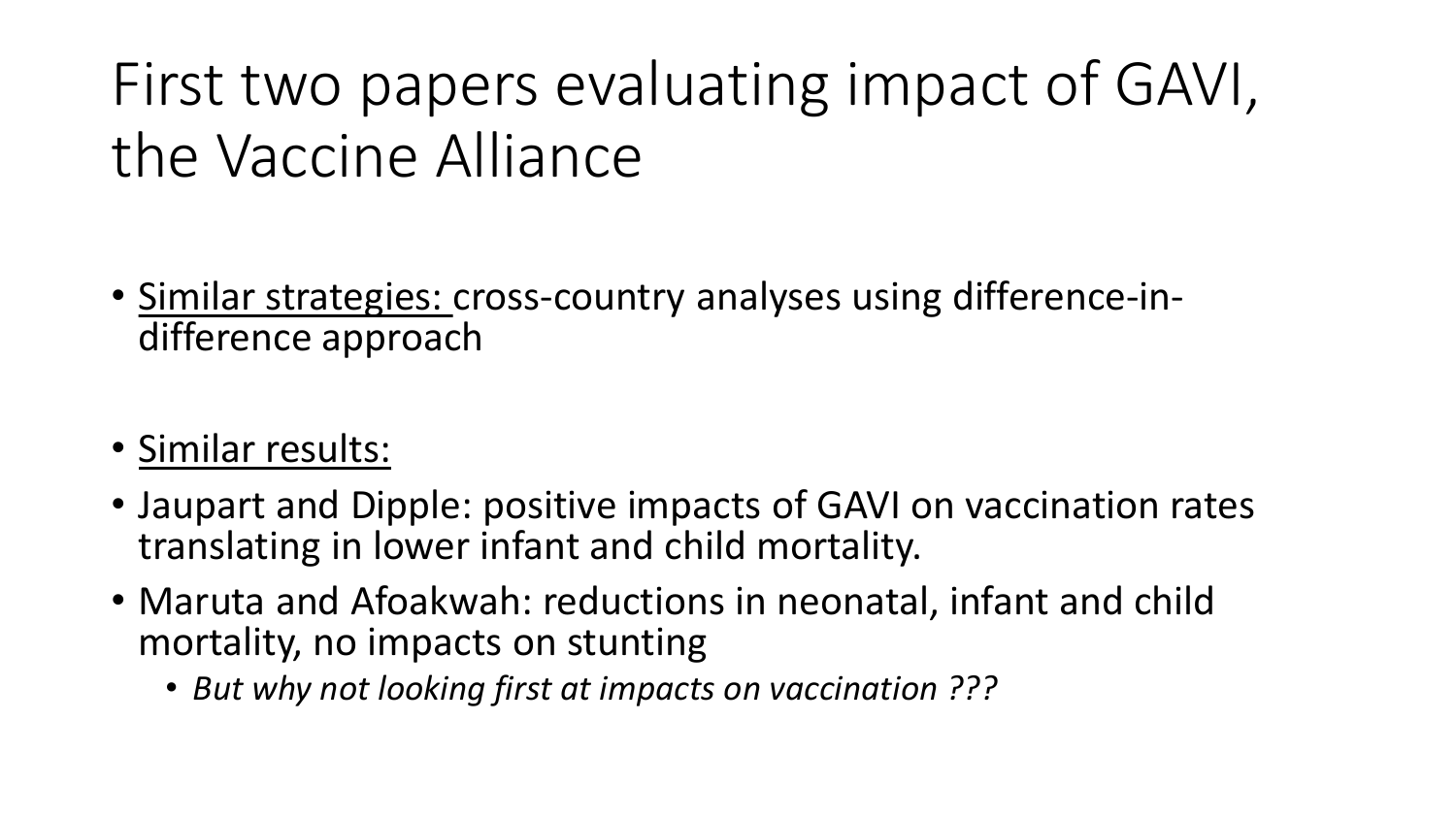#### Common questions: (1)

- The counterfactual in the evaluation is the absence of GAVI, not what would have happened if the funds devoted to GAVI had been used in another way, for example in strengthening health systems more generally.
	- Conclusion is that GAVI had an impact compared to doing nothing.
	- But we cannot conclude from these 2 papers that a vertical fund like GAVI is a better way to achieve health outcomes than other interventions using the same amount of funding.
	- Be careful to stress that in discussion and conclusions.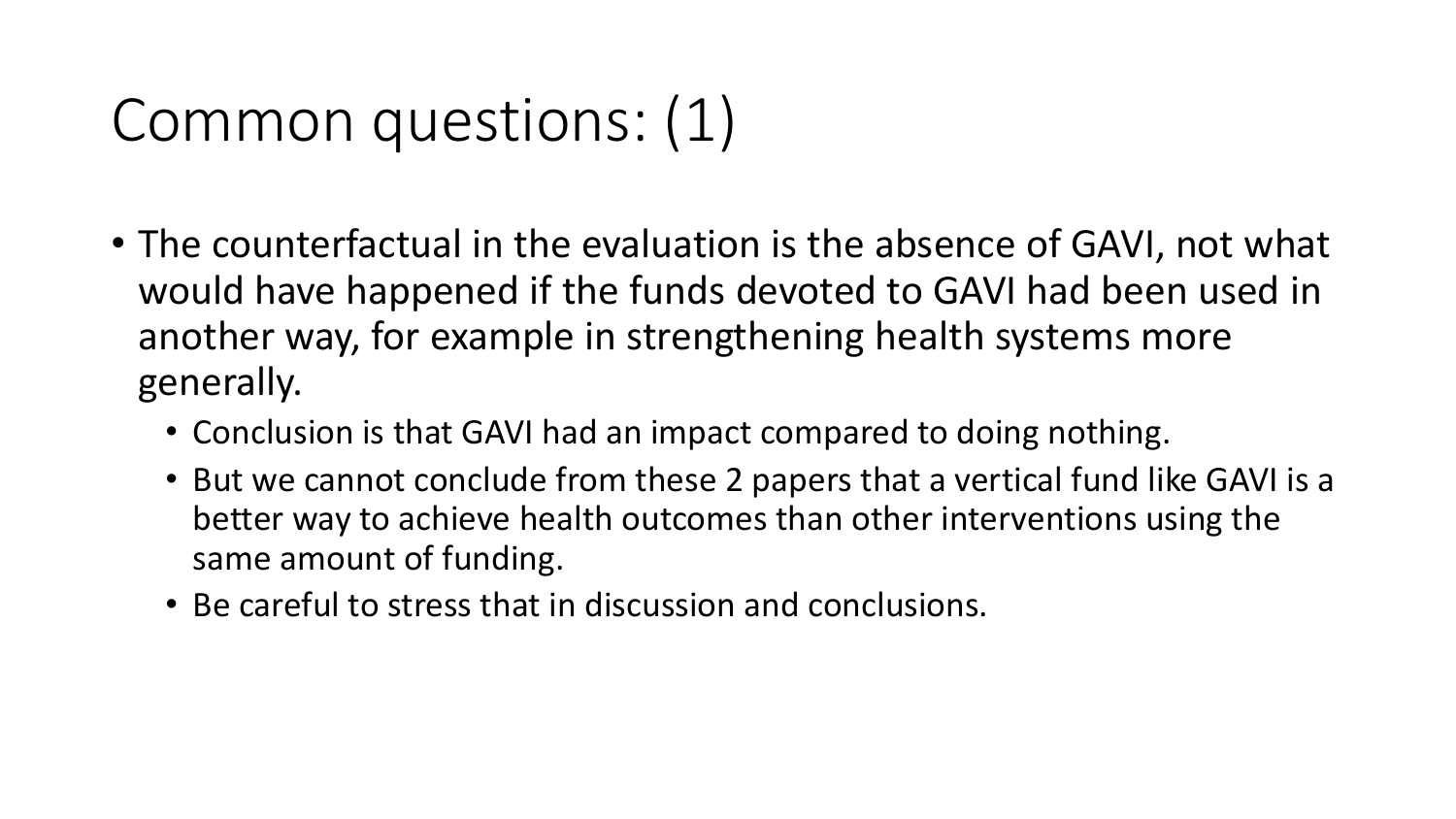### Common questions: (2)

- Why cross-country analysis?
- Many problems with cross-country regressions
- Define better the origin of the data:
	- Where does the WDI get their numbers from: extrapolated survey data?, Health Management Information Systems (HMIS).
	- Potential issue with mis-reporting of vaccination rates given the incentives build-in by GAVI eligibility.
		- Jaupart and Dipple cleverly use Demographic and Health Survey (DHS) data to avoid this issue.
	- But then why not directly use the DHS (and MICS) micro-data: entirely based on household surveys, much larger sample sizes, ability to use within country- variations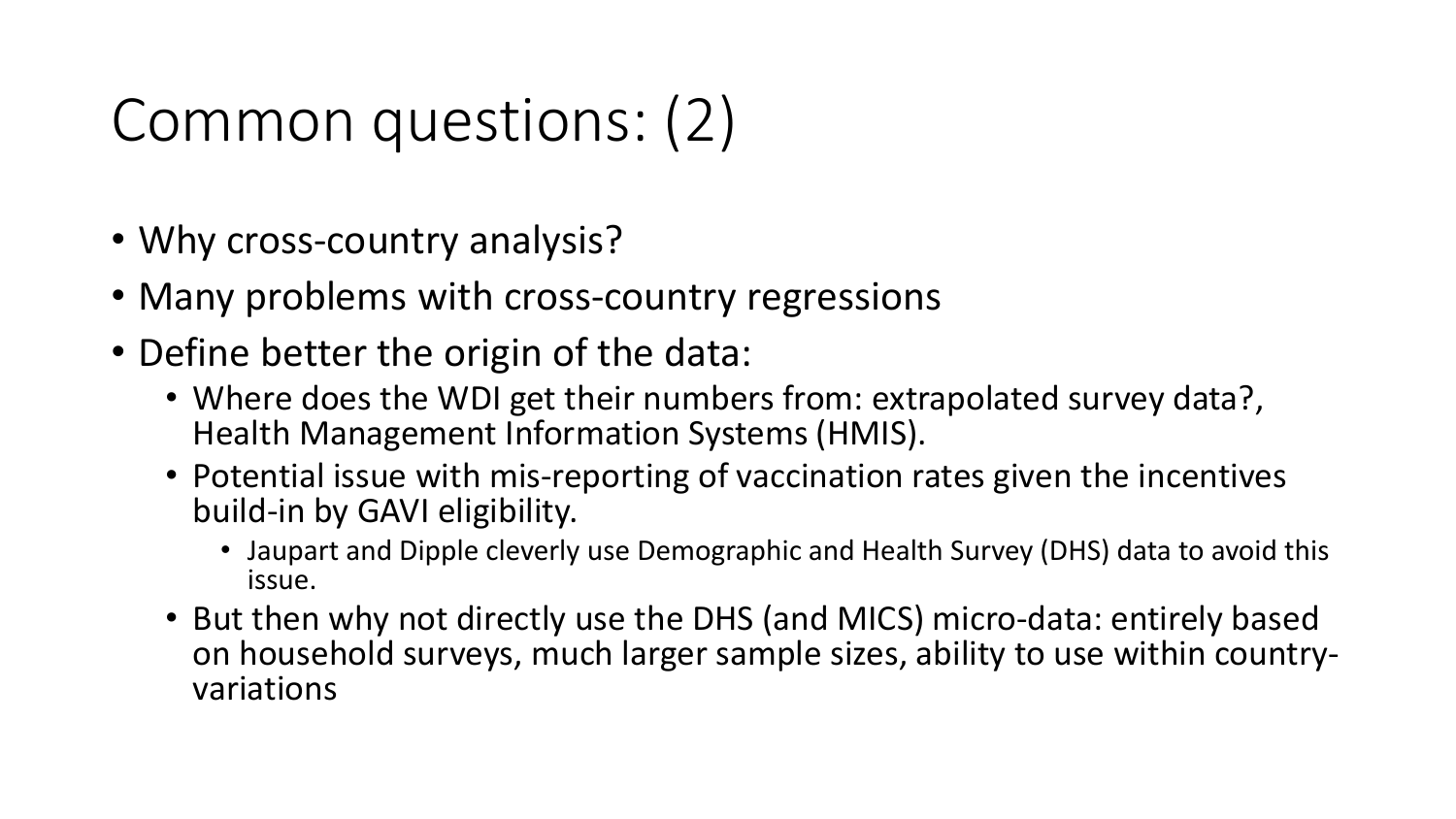#### More technical comments:

- Heterogeneity analyses are present in both papers and are useful,
- But instead of splitting the (small) samples in subgroups, I would prefer to see interaction effects or at least p-values showing the coefficients are statistically different from each other across subgroups.